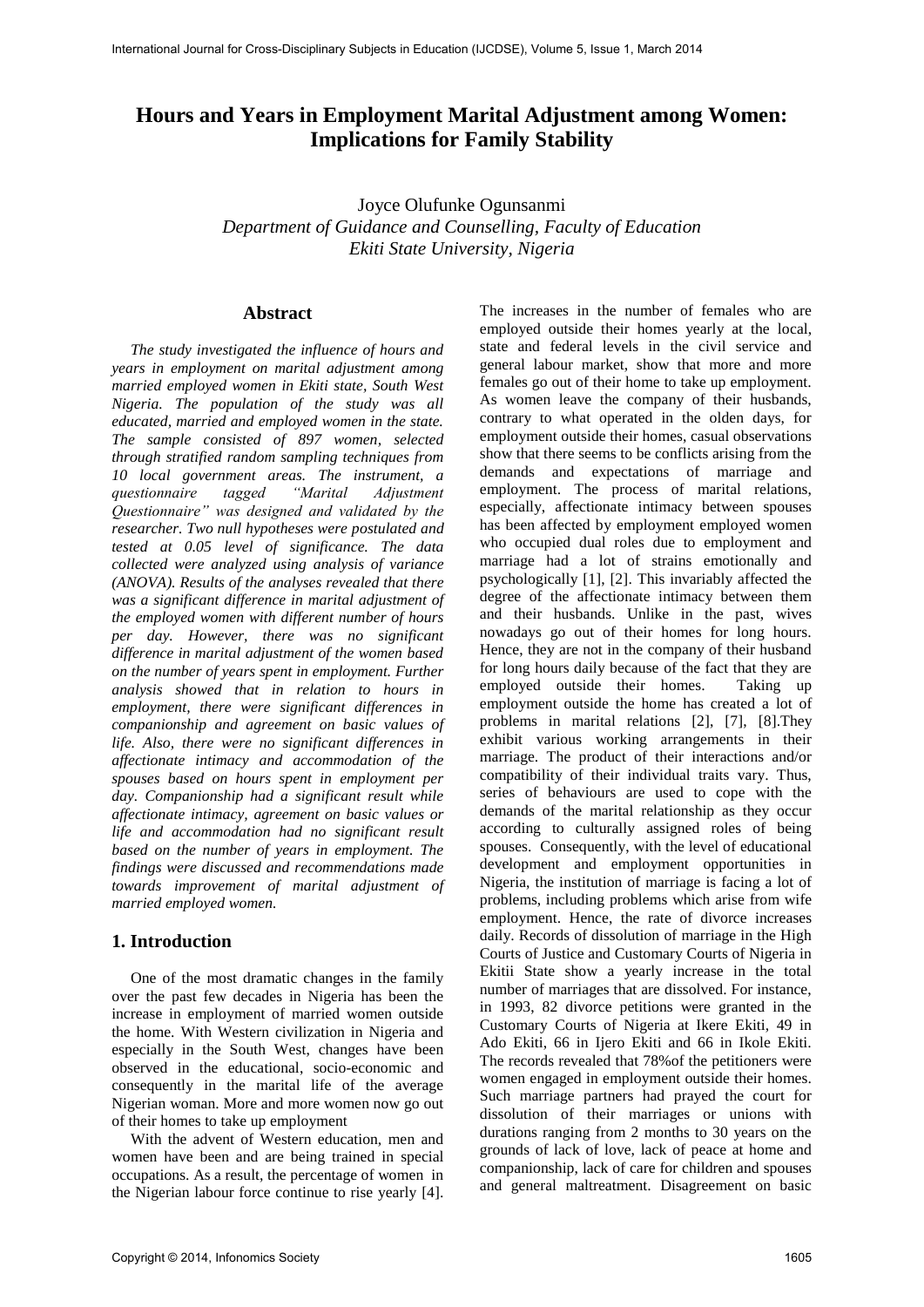values of life or matters important to life in the family forms a root cause of such marriage dissolution petitions. However, the causes of the breakdown of the marriage are not clearly understood and the reasons for the increase in the number almost on yearly basis are not clear enough. Some of the possible reasons might be connected with the fact that the women go out of their homes to take up employment and have been in it for many years. Considering the working for hours outside their homes fact that their husbands also went out of their homes to work, level of spousal companionship, accommodation, affectionate intimacy and agreement on basic values of life might have been greatly affected. His result of this might have been mal-adjustment emotionally and psychologically, although, a number of possible reasons for marital mal-adjustment have been assumed in Ekiti land. One of these reasons is contrary to the expectations that the wife develops positive attitude towards her husband on matters of sex relations, finance, accommodation and so on. She is expected to accommodate her husband on matters that are important to life in her marital relationship, since she is expected to be submissive.

Female spouse's employment has been considered in relation to marital adjustment. Findings have shown that wife's employment and entry into the Nigerian Labour force have some effects on marital relations [1], [5], [7]. However, the different levels and differences in marital adjustment of employed women in Ekiti state are not clearly understood. The magnitude of the influence of employment, especially, the number of hours and years on marital adjustment among women in Ekiti state is not clearly observable. Reasons for the observable conflicts between employment variables like hours and years in employment and marital adjustment are not understood beyond a few assumed causes commonly declared among them.

Possible reasons could be lack of adequate affectionate intimacy, companionship, accommodation and poor agreement on basic issues of life or consensus on matters that are important in life. Therefore, this study was an attempt to examine the differences in marital adjustment of employed women as influenced by the number of hours and years they have spend in employment outside the homes daily.

### **3. Research Hypotheses**

1. There is no significant difference in marital adjustment of employed women based on different number of hours spent in employment per day.

2. There is no significant difference in marital adjustment of employed women based on the number of years spent in employment.

## **4. Research Method**

The population consisted of all educated and employed married women in Ekiti state, Nigeria. The sample was a total of 897 employed women who were randomly selected from 10 local government areas through stratified random sampling techniques.

The instrument, a self-constructed questionnaire measured spouses, affectionate intimacy, companionship, accommodation and agreement on basic values of life among spouses.

It was adapted from Marital Adjustment Test (Locke, 1951) and labeled Marital Adjustment Questionnaire (MAQ).

Section A of the questionnaire solicited data on variables such as sex, age, hours spent in employment daily, total years spent in employment, educational qualifications and type of employment. Section B had 52 items designed to measure the degree of marital adjustment as experienced in relation to their employment. The item covered the following: spouse companionship (items 1-10), spouse affectionate intimacy (items 11-17), agreement on basic values of life (items 18-35) and accommodation of husband by wife (items 36-52). The questionnaire had a five point gradation response format which was to measure the degree of marital adjustment being experienced at as the time of data collection in the respondents' marriage.

The instrument was validated for face, content and construct validities. The construct validity coefficient of a pilot study was found to be 0.78.

The reliability co-efficient of the instrument was found to be 0.85 and was significant at 0.05 level through a test –re test method. The instrument was administered on the subjects at their points of employment. The internal consistency of the instrument was determined through split-half method. The reliability co-efficient of 0.75 obtained was found to be significant at 0.05 level.

To test hypothesis 1, the mean scores obtained by the women on the marital adjustment scale and scores on the number of hours in employment per day were analyzed using analysis of variance (ANOVA). Hypothesis 2 was also tested by the analysis of the mean scores obtained by the women on the marital adjustment scale with their scores on year of employment using Analysis of variance (ANOVA).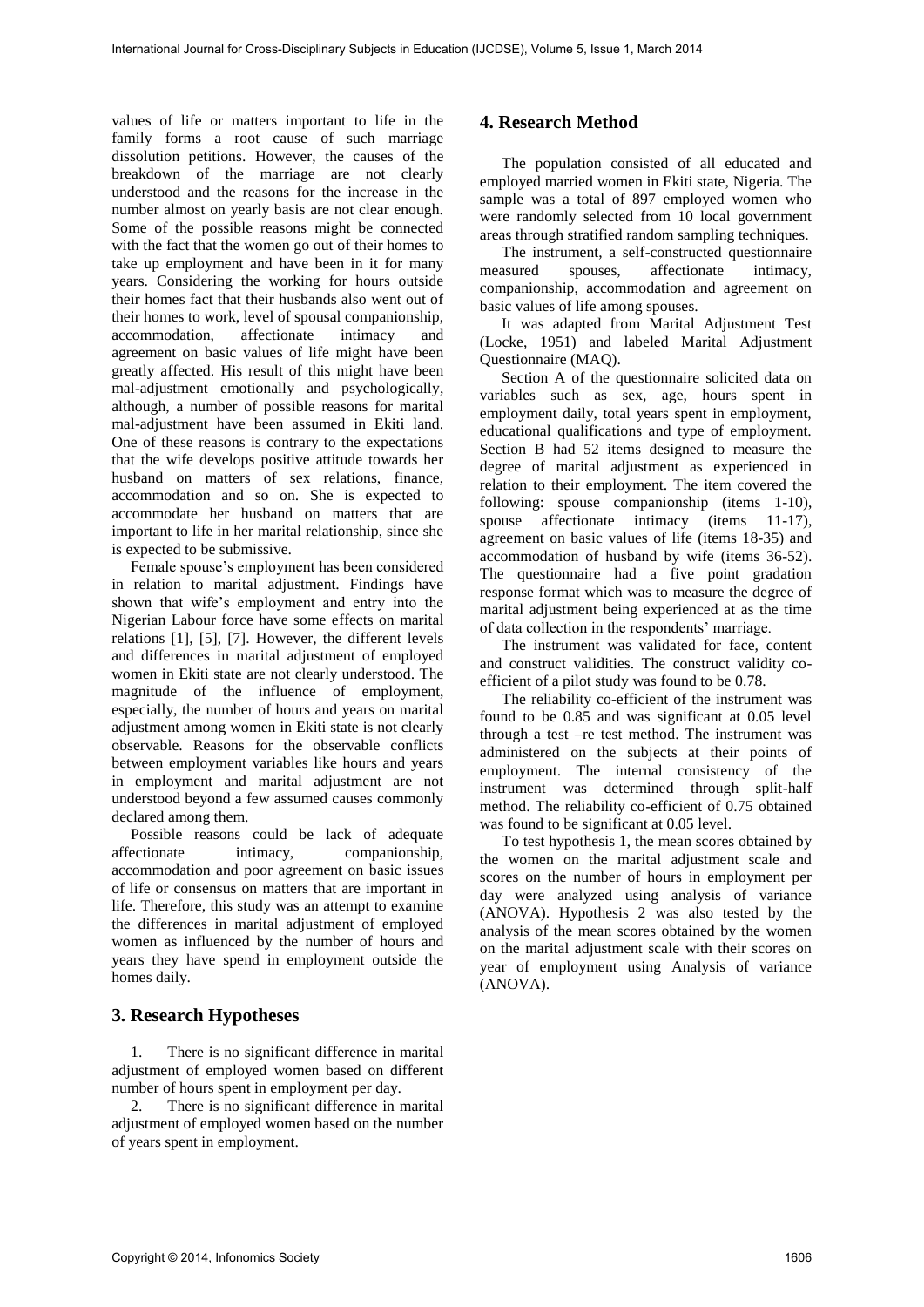# **5. Results**

Table 1. Analysis of variance (ANOVA) of marital adjustment of married women with hours spent in employment per day

| Source of variation | Sum<br>squares | of   df | Mean<br>squares |         |
|---------------------|----------------|---------|-----------------|---------|
| Between groups      | 8420.17        | റ       | 4210.09         | $4.33*$ |
| Within groups       | 582790.24      | 600     | 971.32          |         |
| <b>TOTAL</b>        | 591210.42      | 602     |                 |         |

#### NB  $*$  Significant at  $P < 0.05$

There was a significant difference in marital adjustment among the women in relation to the hours spent in employment per day. Therefore, the hypothesis which states that there is no significant difference in marital adjustment among the women based on hours spent in employment per day was rejected.

Further analysis performed on the sub-variables of marital adjustment (companionship, affectionate intimacy, agreement on basic values of life and accommodation) with hours in employment per day by the women is as presented in Table 2.

### Table 2. Summary table of ANOVA on marital adjustment variables with hours in employment by married employed women

| of<br>Source<br>variation                   | SSbg    | Df             | MSbg   | SSwg     | Df  | MSwg   | F       |
|---------------------------------------------|---------|----------------|--------|----------|-----|--------|---------|
| Companionship                               | 478.56  | $\overline{2}$ | 239.28 | 28430.23 | 600 | 47.38  | $5.05*$ |
| Affectionate<br>intimacy                    | 150.33  | $\overline{2}$ | 75.26  | 18221.30 | 600 | 30.37  | 2.48    |
| Agreement<br>$_{\rm on}$<br>basic values of |         |                |        |          |     |        |         |
| life                                        | 1418.96 | $\mathcal{D}$  | 709.48 | 83296.80 | 600 | 138.83 | $5.11*$ |
| Accommodation                               | 495.10  | $\overline{2}$ | 247.55 | 86868.93 | 600 | 144 78 | 1 71    |

Results revealed that there was a significant difference in companionship, no significant difference in affectionate intimacy, a significant difference in agreement on basic values of life and no significant difference in accommodation, all in relation to the number hours spent in employment outside the home per day.

Table 3. Analysis of variance (ANOVA) of marital adjustment with years t in employment by married employed women

| Source of variation | Sum<br>squares | of   df | Mean<br>squares |      |
|---------------------|----------------|---------|-----------------|------|
| Between groups      | 3925.57        | 2       | 1962.78         | 1.94 |
| Within groups       | 809750.37      | 802     | 1009.66         |      |
| <b>TOTAL</b>        | 813675.94      | 804     |                 |      |

Table 3 revealed that there was no significant difference in marital adjustment among the women in relation to years spent in employment. Therefore, the null hypothesis which states that there is no significant difference in marital adjustment of employed women according to years spent in employment was accepted. Further analysis performed on the sub variables of marital adjustment (companionship, affectionate intimacy, agreement on basic values of life and accommodation) with different years in employment is presented in Table 4.

Table 4. Summary table of ANOVA on marital adjustment sub-variables with years in employment by married employed women

| of<br>Source    | SSbg   | Df             | MSbg   | SSwg      | Df  | MSwg   | F       |
|-----------------|--------|----------------|--------|-----------|-----|--------|---------|
| variation       |        |                |        |           |     |        |         |
| Companionship   | 605.08 | $\overline{2}$ | 304.04 | 42187.12  | 802 | 53.60  | $5.78*$ |
| Affectionate    | 153.39 | $\overline{2}$ | 76.69  | 28345.86  | 802 | 35.34  | 2.17    |
| intimacy        |        |                |        |           |     |        |         |
| Agreement on    |        |                |        |           |     |        |         |
| basic<br>values |        |                |        |           |     |        |         |
| of life         | 161.88 | $\mathfrak{D}$ | 80.94  | 115172.66 | 802 | 143.61 | 0.56    |
| Accommodation   | 231.96 | $\overline{2}$ | 115.98 | 115868.37 | 802 | 144 47 | 0.80    |

The result revealed a significant difference in companionship, and no significant differences in affectionate intimacy, agreement on basic values of life and accommodation in relation to years in employment among the women.

### **6. Discussion**

The finding revealed that the number of hours spent in employment per day significantly influenced marital adjustment among the subjects. Contrary to this finding is the finding of Nathawat and Mathur that revealed that working women had better marital adjustment and subjective well-being among Indian-Educated working women than housewives [6]. Also, Thind and Jaswal had similar findings that wives employed outside the home for hours were significantly more socially adjusting with their husbands than wives unemployed [10]. Similar to the findings of this study is the finding of Ebenuwa-Okoh that revealed involvement in work/employment as a significant correlate of marital adjustment among married persons in Delta state, Nigeria [3].

The probable explanation for the finding in Ekiti state could be the fact that the women who were involved in various employment statuses of being teachers, nurses, bankers and so on who worked shifting, non-shifting, long hours and irregular hours at work had been influenced in companionship, affectionate intimacy and accommodation in relation to their husbands.